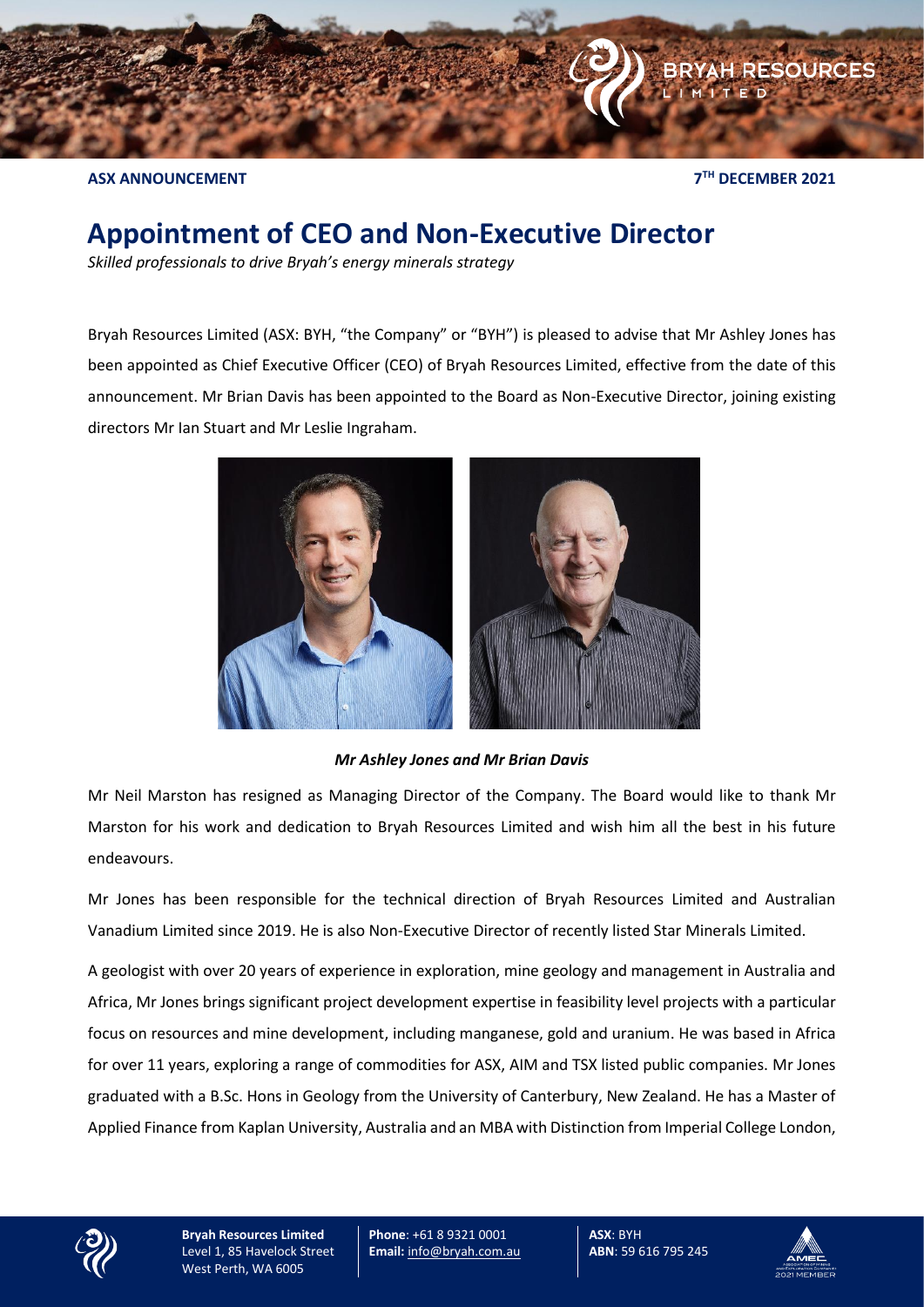

UK. He is a Member of the Australian Institute of Mining and Metallurgy (AusIMM) and Member of the Financial Services Institute of Australasia (FINSIA).

Mr Davis is a 50-year veteran of the resources industry and has been principal of exploration and resource development consultancy group Geologica Pty Ltd for the past 20 years. During his extensive career he has worked in exploration and mining for small and large resource companies, focused on commodities including gold, base metals, vanadium, uranium, iron ore, coal and rare earths, both in Australia and overseas.

Mr Davis graduated from King's College, London, UK with a Bachelor of Science in geology and a Diploma in Education from the University of Western Australia. A registered practising geoscientist (RPGeo), he is professionally affiliated with the industry by way of the Australian Institute of Geoscientists and AusIMM.

Mr Davis is also a Board member for not-for-profit organisation WA Lions Drug Education Foundation (WALDEF) which is committed to drug and alcohol education and abuse prevention programs.

Mr Jones and Mr Davis have a wide range of skills which will enable the Company to fully develop its energy minerals' strategy and strengthen the Company's performance during the coming years.

*For further information, please contact:* 

**Ashley Jones, CEO** +61 8 9321 0001

*This announcement has been produced in accordance with the Company's published continuous disclosure policy and has been approved by the Board*